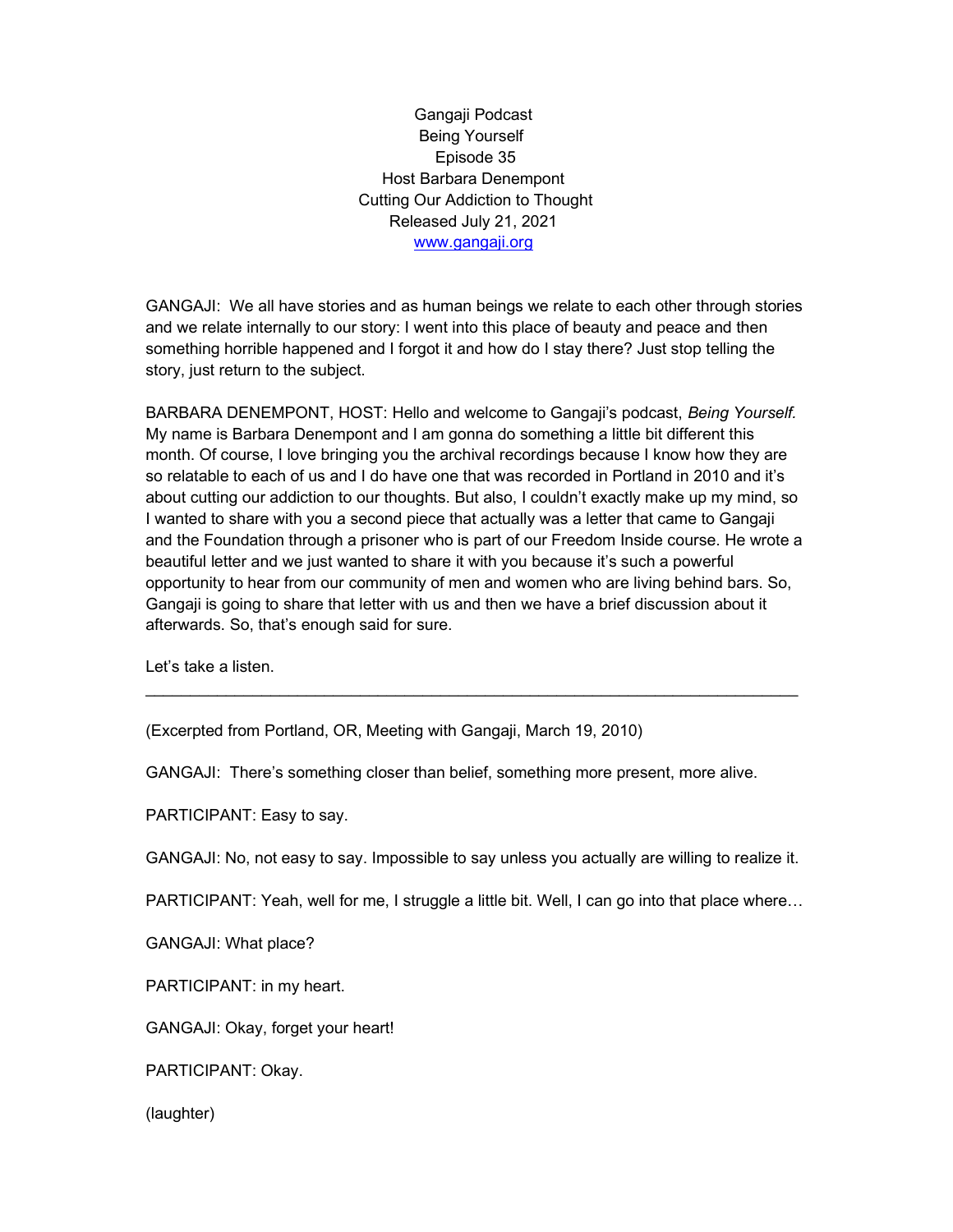GANGAJI: Who is it that goes into that place? Let's deal with that. So she goes in and she leaves, right?

PARTICIPANT: Right.

GANGAJI: She forgets and she remembers. Let's concentrate on her.

PARTICIPANT: Okay. there are times when I can..

GANGAJI: Oh no, no let's. Well, you can get back to it, but let me have my way here please.

PARTICIPANT: Okay. Alright.

(laughter)

GANGAJI: What about her, what about you? You that go into a place, and you that remember and you that have these times and you that then don't have the times. And what about you? Where are you? When you turn your attention back to yourself, what's, what's there in this moment?

PARTICIPANT: Quiet, peace, joy, looking out and knowing that everything, everything is as it should be.

GANGAJI: So, is that a place or is that you?

PARTICIPANT: That's me.

GANGAJI: Okay!

(laughter)

GANGAJI: So, you then you, you have to develop … part of vigilance is developing the skill to overhear yourself. So, when you overhear yourself saying, "I go into this place and then I forget it," there's this "I" and "This place." And then there's this memory that comes from this place that is located in this I-ness. Just forget about all of that and return to "I" and what's there?

PARTICIPANT: Peace and joy.

GANGAJI: You see because you followed me then. We went to a place and forgot. That's a story. Stories are wonderful. That's how we communicate as human beings. There's a story of this evening. This building has a story. Plants have a story. We all have stories, and as human beings we relate to each other through stories and we relate internally to our story. "I went into this place of beauty and peace and, and then something horrible happened and I forgot it and how do I stay there?" Just stop telling the story! Just return to the subject! You just, you reel attention in then. Your attention is reeled in from the characters that you play in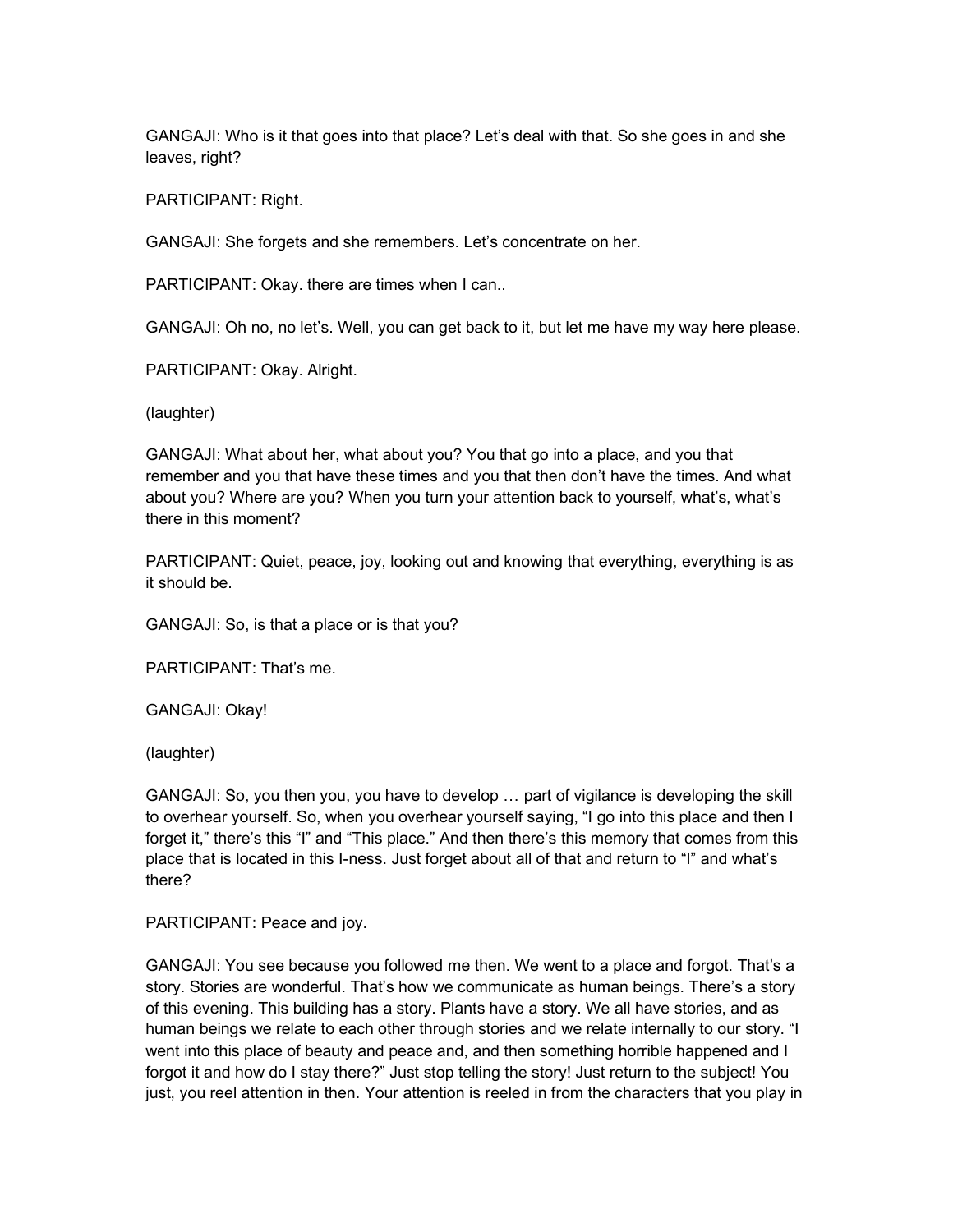your story, from the victims, from the victors, from the places you visit, from the places you can't remember. You just return Home, and that's how long it takes. (laughter)

## PARTICIPANT: Yeah

GANGAJI: But of course, since we are so attuned to stories and since we are entertained by stories - our internal stories and our external stories – that's a big force to pull us seemingly away from Home. So there has to be this willingness to stay at Home no matter what story comes. Not forever, but the willingness for it to be forever. I love a good story. I read books. I go to movies. I listen to your story. I tell my story. But I know I'm hearing that at Home. I can be terrified by a story. I can cry in a story. I can be angry in a story. But it's all happening at Home. It's not some other place. I don't leave myself. I don't imagine that I leave myself. And for that to happen for me, I'll tell you my story in case it's helpful for you, is my teacher told me to stop. He said: "Don't touch a thought!" And since I recognized him as my teacher and I knew this was my chance, I paid really close attention. He said, "Don't touch a thought!" Then I wasn't going to touch a thought and I didn't. And I discovered how easy it is, actually, to not touch a thought. The first thought that came up was: "I'll never be able to do thi"' (laughter) because I read it's impossible. I'd heard, you can't do that. He said, "Don't touch that thought!" I didn't touch it.

PARTICIPANT: So, what is it which reacts?

GANGAJI: Don't touch this thought!

PARTICIPANT: Ah!

GANGAJI: Ah, it's like that

PARTICIPANT. Just like that.

GANGAJI: That's right.

PARTICIPANT: Wow.

GANGAJI: Wow is right. There's nothing wrong with thoughts. This is just a way of cutting the addiction to thoughts.

PARTICIPANT: Yeah.

GANGAJI: Yeah.

PARTICIPANT: I'm addicted.

GANGAJI: Yes, of course we are because it's one of our greatest powers, and we tend to get addicted to our powers. So, in a way it's surrendering this power for an evening, for an evening, for a weekend, as long as you like – but long enough that you know for certain that you are not a thought. You know that, no matter what thought comes. You know who you are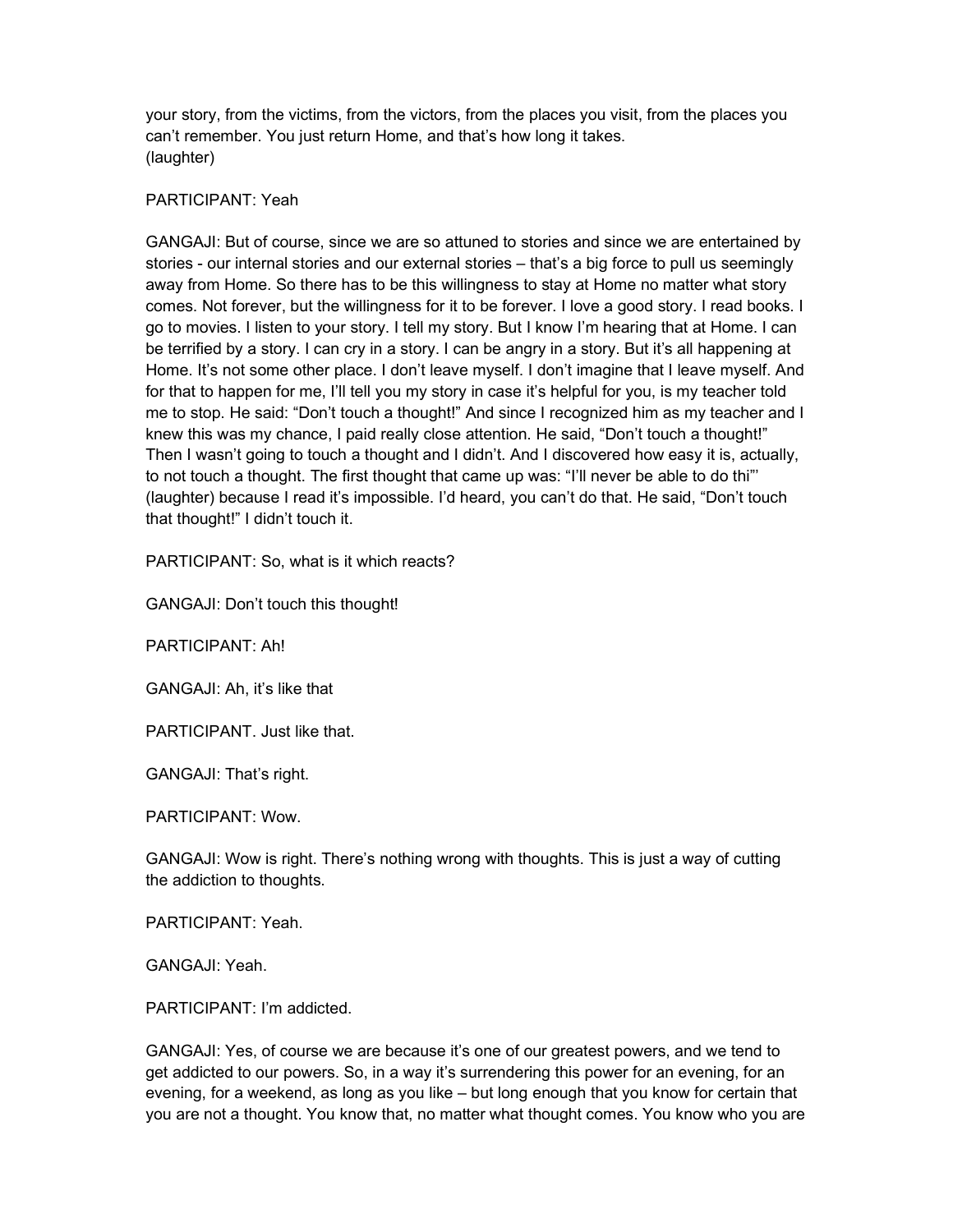and that's, then you, your thoughts themselves benefit from that. This is beautiful. Can you feel this? Can you see this? You show them because it's catchable. That's really what we have to give each other, this capacity to, to discover, to not rely on what we've been taught is possible or impossible – to actually inquire.

PARTICIPANT: Thank you so much.

GANGAJI: I am so happy. This is the thanks really, really.

PARTICIPANT: Thank you.

GANGAJI: It's no small matter, you know. I mean we can joke and laugh, and we must joke and laugh, but's huge because we're thinking creatures and so we've been doing this for a long, long time. And we inherited it so we have the genes for it. So, it's part of the way we are made. So, this is a huge deal. It takes overriding this huge power that we have. And there's always a thought that says, "You shouldn't do that.!" And so that's why it's so precious to be in a space like this, to have this evening where you can actually experiment for yourself. You're not required to do this. You're not required to never think again. You can if you'd like, but you are invited into investigate how easy it is to simply stop and when you stop, to discover what is simply, limitlessly Here.

BARBARA: Now let's listen to Jeffrey's letter – a member of our Freedom Inside program for prisoners.

 $\overline{\phantom{a}}$  , and the contribution of the contribution of the contribution of the contribution of the contribution of the contribution of the contribution of the contribution of the contribution of the contribution of the

GANGAJI: Dear Gangaji, finishing book one was the greatest awakening I have ever had and without drowning you in details, you helped me to take back my life one eternity at a time. There's a space between the ticks of the second hand on a clock, in the time it takes our eyes to blink, from switching our breath from in to out, is a small window of time and space and quiet. Focus on these has helped me show my spirit. But changing the labels I put on things and how I view my story of pain, loss, hurt and anger has given my heart a grip on love and peace. Surrender has been my mountain I climbed. But this too shall pass. All is vapor, all is fleeting. Everything is impermanent. All our constructs will collapse eventually. Love, hope, peace, reducing the pain body of individual and collective is my goal and I am filled with happiness to do my part. I'm finished now after eight months with book one. I was hoping for course lesson book two. The book 'Hidden Treasure' I have read two times and passed around to numerous others to hopefully help them also. If there is another book I can read, I would love that too. Bless you all and your efforts to help those in need. Love in thoughts, Jeffrey.

BARBARA: Well, I really wanted to share Jeffrey, this beautiful soul, with everyone and your reading his letter brings it home.

GANGAJI: There it is. In case we wondered, is any one being affected by the newsletters, the books, the connection, the correspondence, here is it. And, of course, this is not the only letter we get but it's just so, so here in this letter, so present.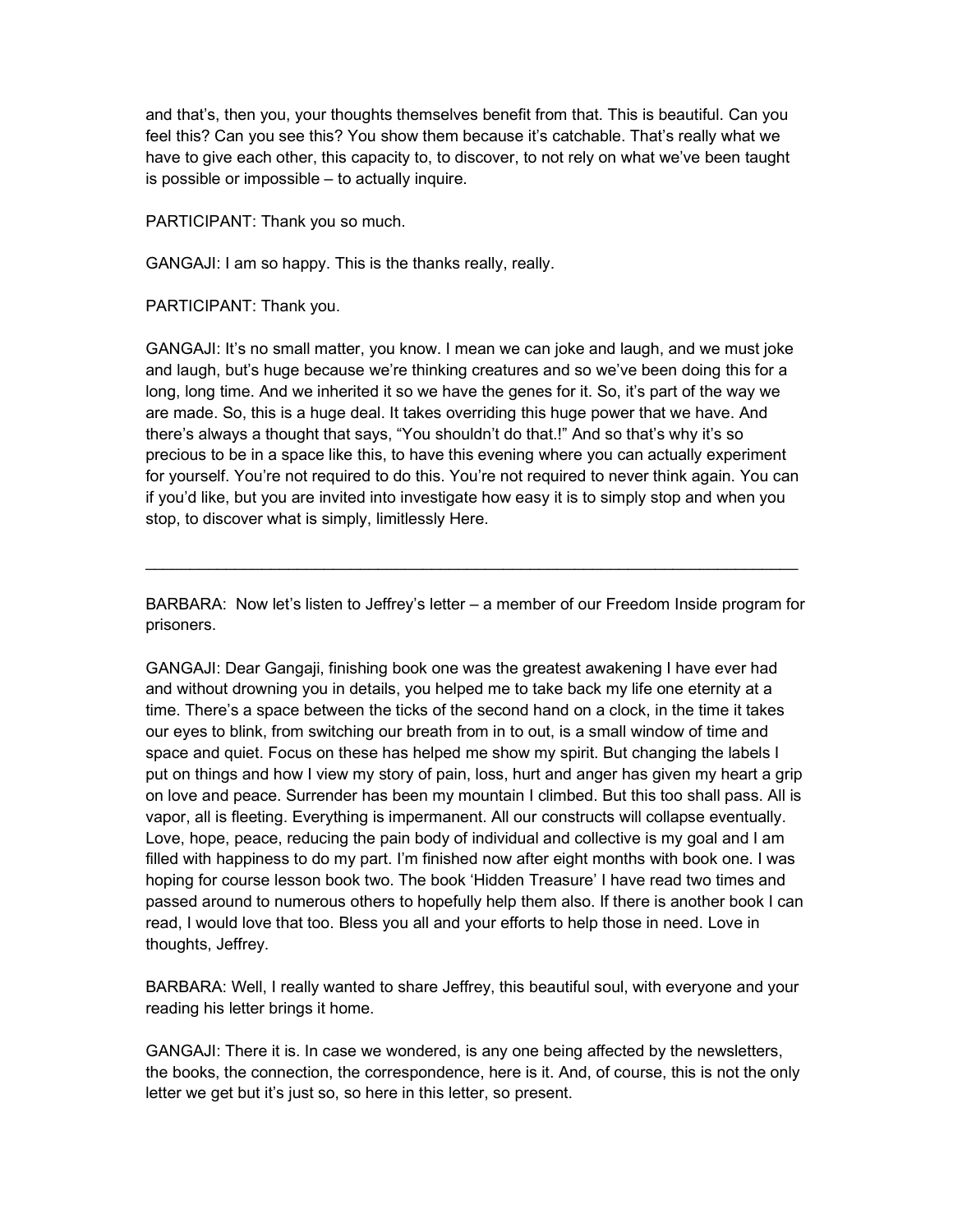BARBARA: Well, you've been speaking to this particular community of men and women living behind bars for maybe thirty years now, at least close to thirty years and they've been such a central part of the Gangaji Foundation and their contribution to all awakening and I recently read a piece where a young man wrote to us and said, 'I know I can make a difference in the world.' And this just, it just so touches my heart, you know to know that even in prison, this invitation is alive.

GANGAJI: Well, it's such a teaching for those of us not in prison that we are privileged to not be in prison because if we had a different government or if we had different rules, most of us would be – most of the people who come to Satsang are independent thinkers and have already chosen to live a life that's free of what was designed for them. So, we're lucky we're not in jail at this point in time and sometimes with that luck, we make assumptions about those people who are in jail, that they are somehow less than us – less intelligent. Certainly they are less lucky and they have made, many of them, very bad choices. But, very early on in going into the prisons in Colorado, I recognized these people who are responding to this, just as people respond outside of prison, really have something to teach those of us outside and that is that we are all one Self and the capacity of our minds, of our brains to recognize that is present everywhere, under the worst of circumstances.

When I would speak to people in Bolder, the meetings that were happening in Bolder then, the group – and there were hundreds of people in those big meetings - would just light up. They received so much transmission from the prisoners. So, yes, we were going into the prisons and we were bringing the good thoughts of all those people in to the prisoners and certainly the transmission from Papaji and Ramana, but the prisoner's response was then a great gift to those on the outside, and it was also a challenge that we can find how to imprison ourselves very easily with our day-to-day troubles or just the tedium that might be present in living. But when you are really in prison and you really make that choice to be free, to investigate, to inquire 'Who am I', then that just brings it home. What do you want? What is important to you? How are you living your life? So, it's definitely been a two-way exchange – in and out.

BARBARA: Inside and outside.

## GANGAJI: Yes.

BARBARA: Well, I'm also just so grateful to this community for sustaining and working with all of us here at the Foundation and making it possible and for you making it possible and just that we can take care of each other in this way. It's, it's so, it's just so moving to get the requests you know and to see, you know, on a map of 800 prisons and, and maybe somebody would consider that small, but to me it's huge.

## GANGAJI: It is huge.

BARBARA: And it just represents the heart and that it's everywhere and this invitation finds its way, mysteriously.

GANGAJI: It was huge when it was one prison. (Barb laughs). You know, you know, it was. It was outstanding that it was one prison for a while and then it began to grow and many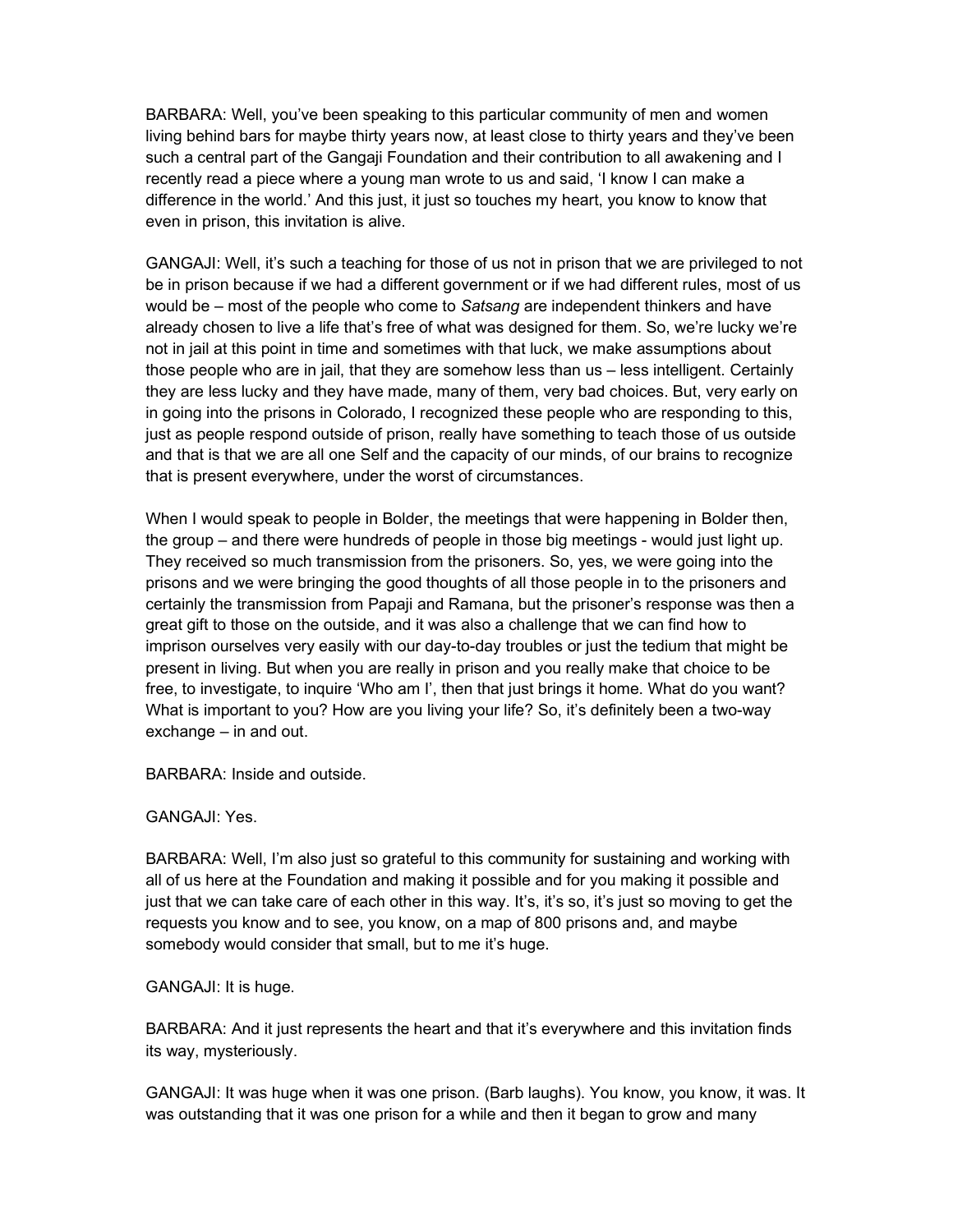prisons and then in the prison politics that can change any moment we can be shut out of prisons because it's not as if it's just what the people in prison want. It's the prison officials and making some kind of relationship there, proving that we're not a detriment to the prisoners. So, we've always had that balance of the relationship of how do we stay in with these people, men and women? How can we support them? And then their support for us is just a natural overflow of that. So, yeah, I'm so grateful for this program. It's, it's really moving to me and, in some sense, it's the very heart of the Foundation because it is how are we offering what we have discovered  $-$  to whatever degree we have discovered it  $-$  to any who are interested. And that's what we do. We simply put the invitation out to subscribe to the newsletter and we give the books free to the prisoners and then we see who responds. And as we know from people who have been released from prison and then have become a part of the community, it, it's life-changing and it gives them a fresh opportunity, just as it gives each of us a fresh opportunity to discover what is true. What is this life for?

BARBARA: Yeah, I think what I find so powerful in this letter is when he says, 'changing the labels I put on things and how I view my story of pain, loss, hurt and anger has given my heart a grip on love and peace.' The simplicity of that.

GANGAJI: Yes, and it's also beautiful in that it doesn't say how I get rid of my story of pain. It's, it's what my perspective is. Because stories of pain and pain itself will arise. But what's the perspective and you can see from his letter, the transmission in his letter, his perspective has been set free: 'A grip on love and peace', 'Surrender has been my mountain that I climb.' That's a beautiful poetic statement because it, it is a mountain. It's interesting that it's the opposite, you know, of going down into yourself. It's this mountain to climb because it's such a challenge to open, to surrender, to really inquire. He took the challenge and we never know who will accept the challenge. We never know what their circumstances will be, where they've been living, what their past is, what their karma is, what their meditation is. Just to hear the invitation and, as Jeffrey has shown us, to respond. It's fantastic. I don't know if he's saying he took eight months with book one. Maybe. 'I'm finished now after eight months with book one.' If so, that's really beautiful. That's really living with something.

BARBARA: Yes. Well, it is rich. I mean the material is quite rich in those books and it's thrilling to, you know, just mail the packages out, you know, these are the simple things and you know there's somebody receiving it at the other end. Somebody who's asked for that. And so, I know that we can all relate to that – that something fell into our lives or into our lap that said, wait a minute, stop.

## GANAGJI: Yes.

BARBARA: So, you know, what a joy to serve this and be served by it – that's how I experience it and thank you Jeffrey, thank you Jeffrey. We'll be sure to write him back and let him know we were talking about you.

GANGAJI: Yes. What good use already. This is the grip on love and peace his life now is. Yes, thank you Jeffrey and thank you all supporters of the prison program and volunteers. As you just said, it couldn't happen without you.